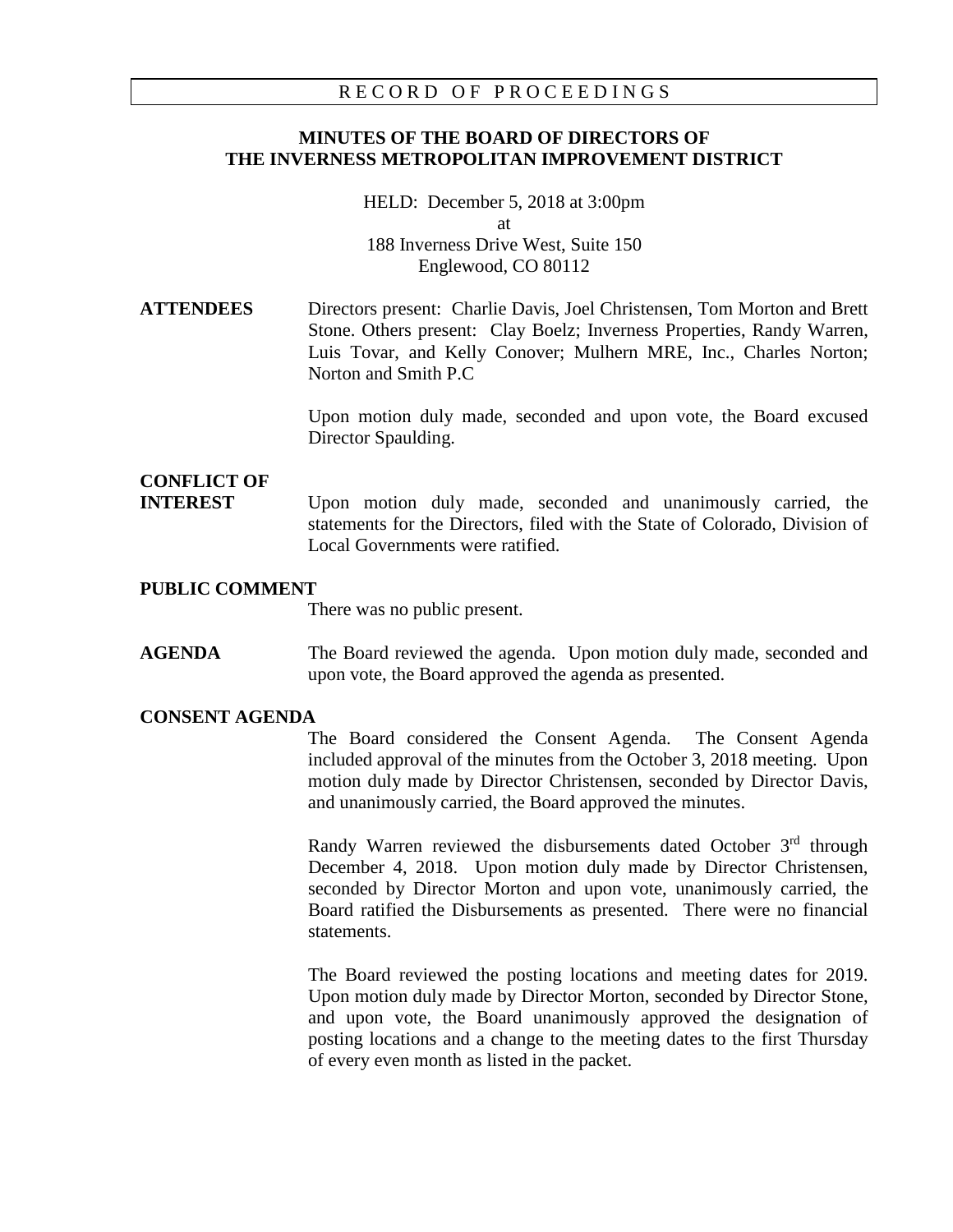#### **PUBLIC HEARING ON 2019 BUDGET**

The Board opened a public hearing on the 2019 Budget. There was no public present and the hearing was closed.

Randy Warren reviewed the Budget memo with staff recommendations provided in the Board packet noting individual line items, scheduled bond payments, large expense items, and capital improvements.

The Douglas County assessed value dropped slightly this year. Staff recommends that the General Fund Mill Levy increase by 0.10.

## **RESOLUTION TO ADOPT THE 2019 BUDGET, APPROPRIATE FUNDS AND SET MILL LEVY**

Following Board discussion, upon motion duly made by Director Morton, seconded by Director Stone, and upon vote, the Board unanimously approved the Resolution to Approve the 2019 Budget, Appropriate Funds and Set the Mill Levy. Staff was directed to file the budget and mill levy certification with appropriate offices to meet statutory requirements.

## **MANAGEMENT REPORTS**

Randy Warren provided a memo reviewing District projects. Arapahoe County and Douglas County propose resurfacing of a large portion of the area streets. County costs for those projects are generally shared with the District.

Staff has been meeting with the Counties on the County Line Intersection Project as related to Building 1. As part of project costs, Douglas County will install west parking lot and south side driveway. The sale of Building 1 has not been completed though there are several interested parties.

The sign contractor has been working on the installation problems with the park identity signs.

Randy reviewed the memo on the 2018 Audit Proposal Review, recommending that the District change auditors. Staff contacted several local firms and recommends Logan & Associates as the lowest bid.

## **CONTRACTS**

Randy Warren reviewed the Contract requests as listed and detailed below:

- 1. 2019 District Management MMRE \$164,000
- 2. 2019 District Accounting MMRE \$48,000
- 3. 2019 District Oversight and IPACC Participation IPLLC \$22,050
- 4. 2019 District Trash Patrol IPLLC \$50,000
- 5. 2019 IPACC Participation billed on T&M basis
	- a. Mulhern MRE \$30,000
	- b. PJF Design \$20,000
	- c. Alan Colussy \$10,000